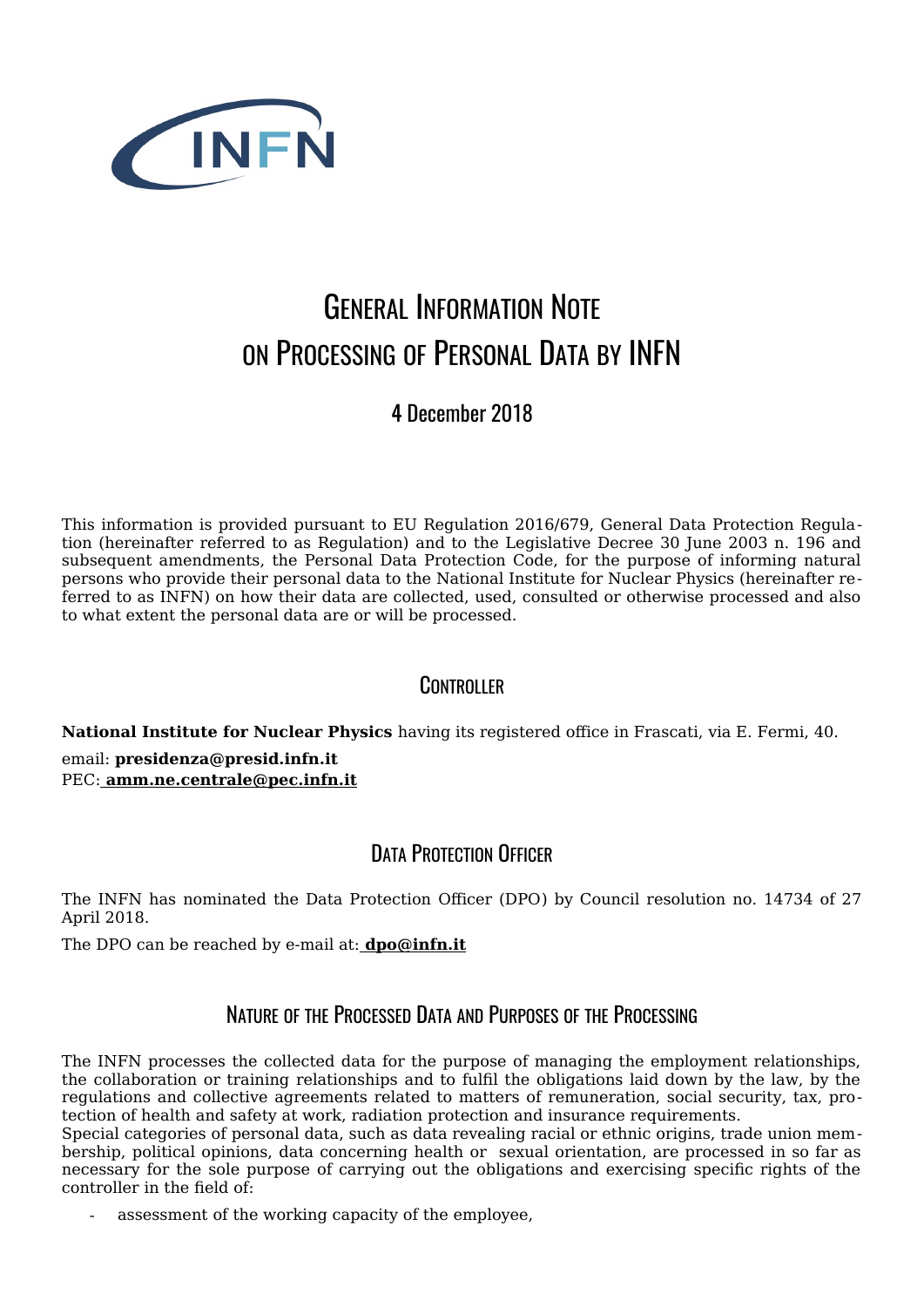

- exercise or defence of legal claims,
- reasons of important public interest in applying national or Union law.

The provision of personal data shall be necessary to comply with the aforementioned obligations and failing to provide such data will result in the impossibility to comply with them. Additional data other than those referred to may be processed solely where the data subjects have given their explicit consent.

#### PROCESSING METHODS

The INFN processes personal data also by electronic or by automated means, in compliance with the principles set out in art. 6 of the Regulation.

Processing is carried out by the INFN Central Administration, and also, to the extent that lies within their competence by the INFN Headquarters and by the Structure where the collaboration is carried out, on whatever grounds, with the INFN.

The data may be processed by INFN employees or collaborators or by third parties expressly nominated as responsible for the processing, and they will not be communicated to third parties nor will be disseminated, except where it is consented by national or European law.

The INFN does not carry out automated decision-making processes, nor perform profiling using the personal data collected.

## DATA RECIPIENTS

For compliance with legal obligations on matters of tax, social security, protection of health and safety at work, radiation protection and insurance requirements, the INFN shall communicate personal data to the responsible Authorities and Public Institutes, such as:

- Fiscal Agency to fulfil fiscal obligations,
- INPS for social security and medical examinations,
- INAIL for safety at work,
- persons nominated in accordance with the regulation related to protection of health and safety at work and radiation protection,
- Department of Public Function to fulfil obligations on matters of managing the employment relationships,
- Territorial Department of the Ministry of Labour for mandatory communications relating to citizens' training and working life.

In order to enable higher levels of professional and extra-professional protection of the personnel, personal data may also be transmitted to insurance companies to which insurance contracts have been awarded.